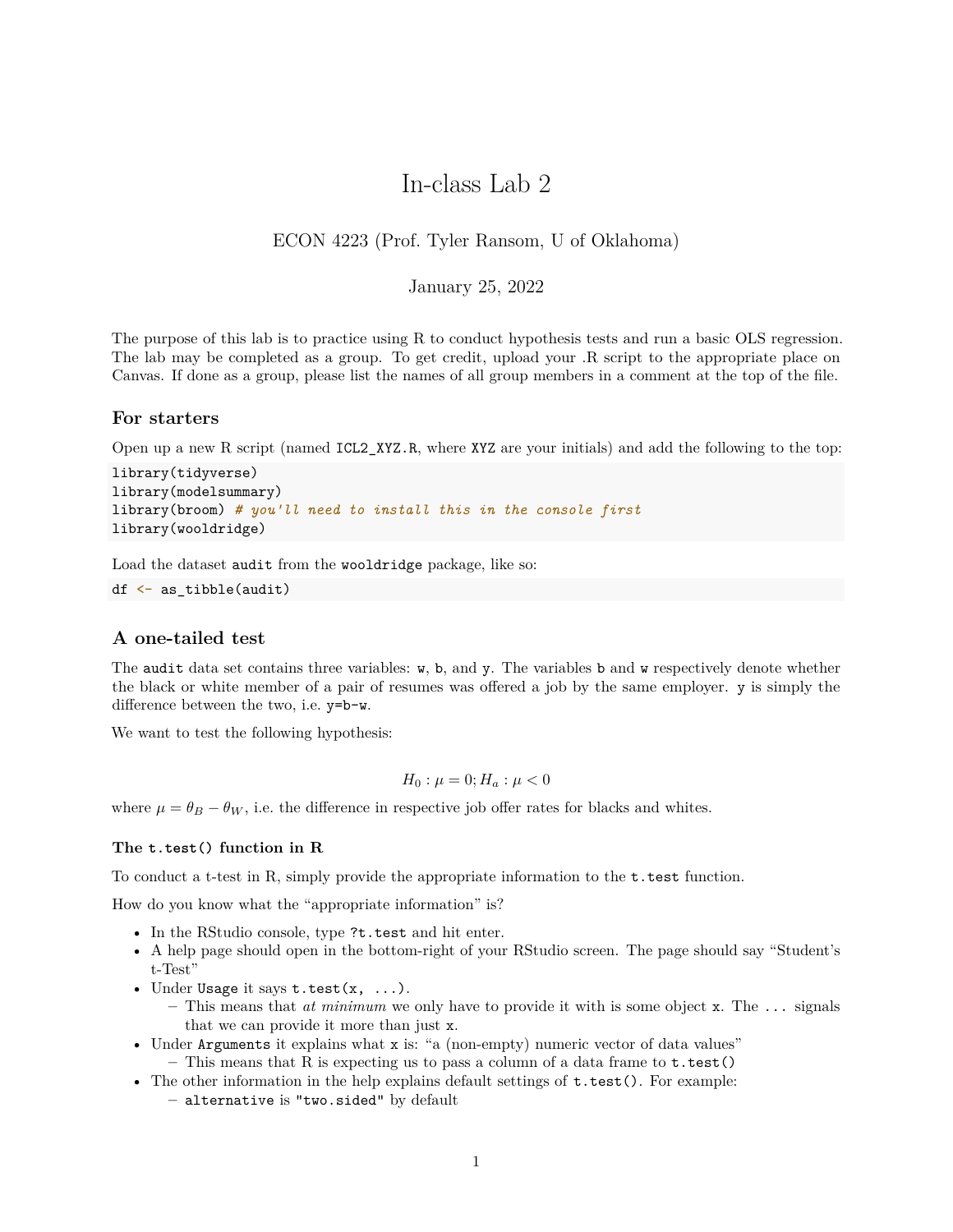- **–** mu is 0 by default
- **–** . . . other options that we won't worry about right now

Now let's do the hypothesis test written above. Add the following code to your script:

```
t.test(df$y,alternative="less")
```
R automatically computes for us the t-statistic using the formula

$$
\frac{\overline{y} - \mu}{SE_{\bar{y}}}
$$

All we had to give R was the sample of data  $(y, \text{ in our case})$  and the null value  $(0, \text{ which is the t-test})$ default)!

#### **Interpreting the output of t.test()**

Now that we've conducted the t-test, how do we know the result of our hypothesis test? If you run your script, you should see something like

```
> t.test(df$y,alternative="less")
```
One Sample t-test

```
data: df$y
t = -4.2768, df = 240, p-value = 1.369e-05
alternative hypothesis: true mean is less than 0
95 percent confidence interval:
        -Inf -0.08151529
sample estimates:
mean of x
-0.1327801
```
R reports the value of the t-statistic, how many degrees of freedom, and the p-value associated with the test. R *does not* report the critical value, but the p-value provides the same information.

In this case, our p-value is approximatley 0.00001369, which is much lower than 0.05 (our significance level). Thus, we reject  $H_0$ .

## **A two-tailed test**

Now suppose instead we want to test if job offer rates of blacks are *different* from those of whites. We want to test the following hypothesis:

$$
H_0: \theta_b = \theta_w; H_a: \theta_b \neq \theta_w
$$

This hypothesis test considers the case where there might be *reverse discrimination* (e.g. through affirmative action policies).

The code to conduct this test is similar to the code we used previously. (Add the following code to your script:)

t.test(df\$b,df\$w,alternative="two.sided",paired=TRUE)

You'll notice that the t-statistic is the exact same  $(-4.2768)$  for both of the tests. But the p-value for the two-tailed test is twice as large (0.00002739). This is because the two-tailed test must allow for the possibility of either direction of the  $\neq$  sign. (In other words, that the job offer rate for blacks could be higher or lower than for whites.)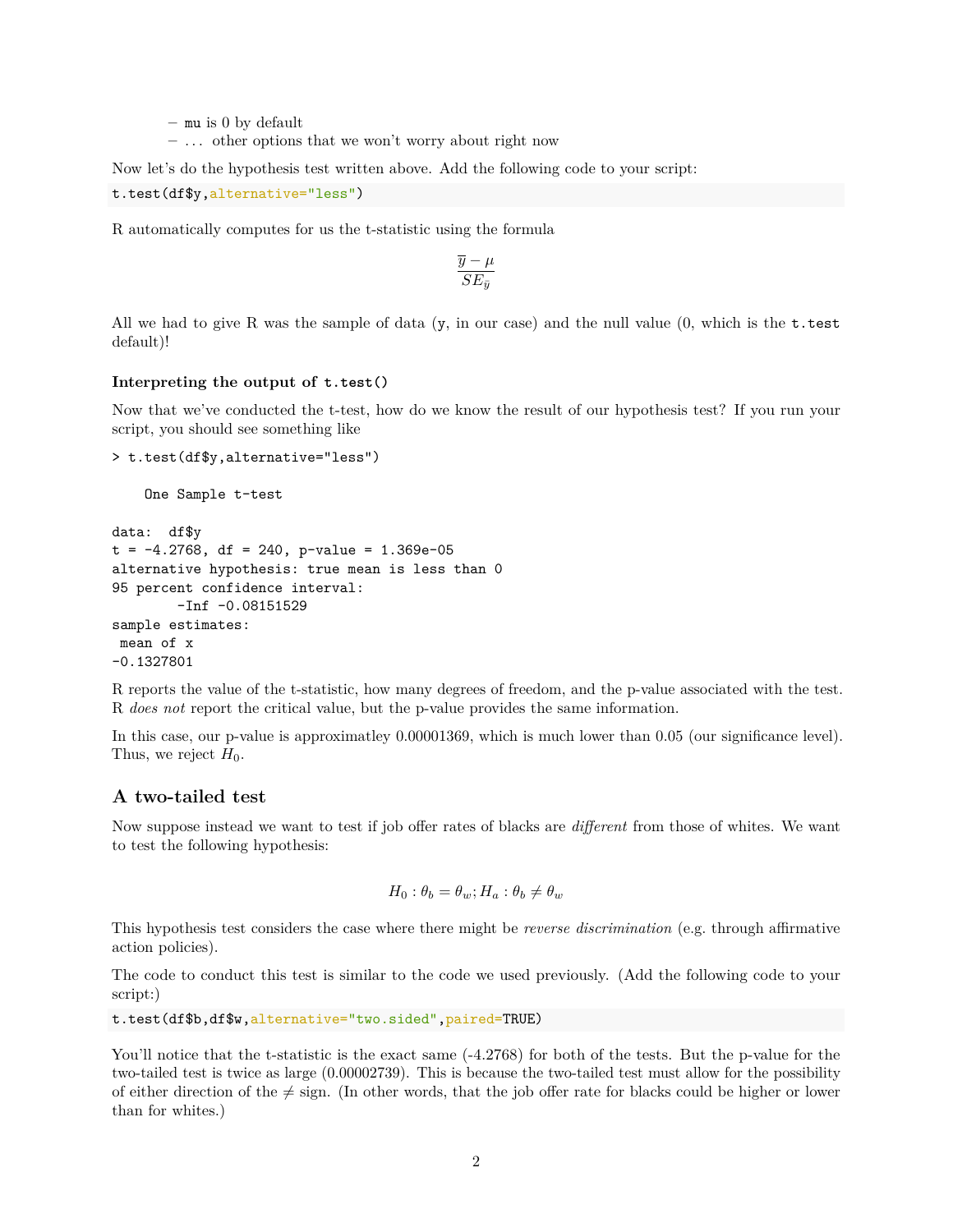## **Your first regression (of this class)**

Let's load a new data set and run an OLS regression. This data set contains year-by-year statistics about counties in the US. It has counts on number of various crimes committed, as well as demographic characteristics about the county.

```
df <- as_tibble(countymurders)
```
A handy command to get a quick overview of an unfamiliar dataset is glimpse():

```
glimpse(df)
```
glimpse() tells you the number of observations, number of variables, and the name and type of each variable  $(e.g. integer, double).<sup>1</sup>$  $(e.g. integer, double).<sup>1</sup>$  $(e.g. integer, double).<sup>1</sup>$ 

#### **Regression syntax**

To run a regression of *y* on *x* in R, use the following syntax:

```
est <- lm(y ~ x, data=data.name)
```
Here, est is an object where the regression coefficients (and other information about the model) is stored. lm() stands for "linear model" and is the function that you call to tell R to compute the OLS coefficients. y and x are variables names from whatever tibble you've stored your data in. The name of the tibble is data.name.

#### **Regress murder rate on execution rate**

Using the df data set we created above, let's run a regression where murders is the dependent variable and execs is the independent variable:

est <- lm(murders ~ execs, data=df)

To view the output of the regression in a friendly format, type

tidy(est)

|    | $\#$ # # A tibble: 2 x 5 |             |                              |             |                |
|----|--------------------------|-------------|------------------------------|-------------|----------------|
| ## | term                     |             | estimate std.error statistic |             | p.value        |
| ## | $<$ chr $>$              | <dbl></dbl> | $<$ dbl $>$                  | $<$ dbl $>$ | db1>           |
|    | ## 1 (Intercept)         | 6.84        | 0.242                        |             | 28.3 3.97e-174 |
|    | $## 2$ execs             | 65.5        | 2.15                         |             | 30.5 7.44e-202 |

In the estimate column, we can see the estimated coefficients for  $\beta_0$ —(Intercept) in this case—and  $\beta_1$ (execs). est also contains other information that we will use later in the course.

You can also look at the  $R^2$  by typing

glance(est)

```
## # A tibble: 1 x 12
## r.squared adj.r.squared sigma statistic p.value df logLik AIC BIC
## <dbl> <dbl> <dbl> <dbl> <dbl> <dbl> <dbl> <dbl> <dbl>
## 1 0.0243 0.0243 46.6 930. 7.44e-202 1 -196508. 3.93e5 3.93e5
## # ... with 3 more variables: deviance <dbl>, df.residual <int>, nobs <int>
Again, there's a lot of information here, but for now just focus on the R<sup>2</sup> term reported in the first column.
```
We can also view the output in a table format with modelsummary():

<span id="page-2-0"></span><sup>1</sup>"double" means "double precision floating point" and is a computer science-y way of expressing a real number (as opposed to an integer or a rational number).